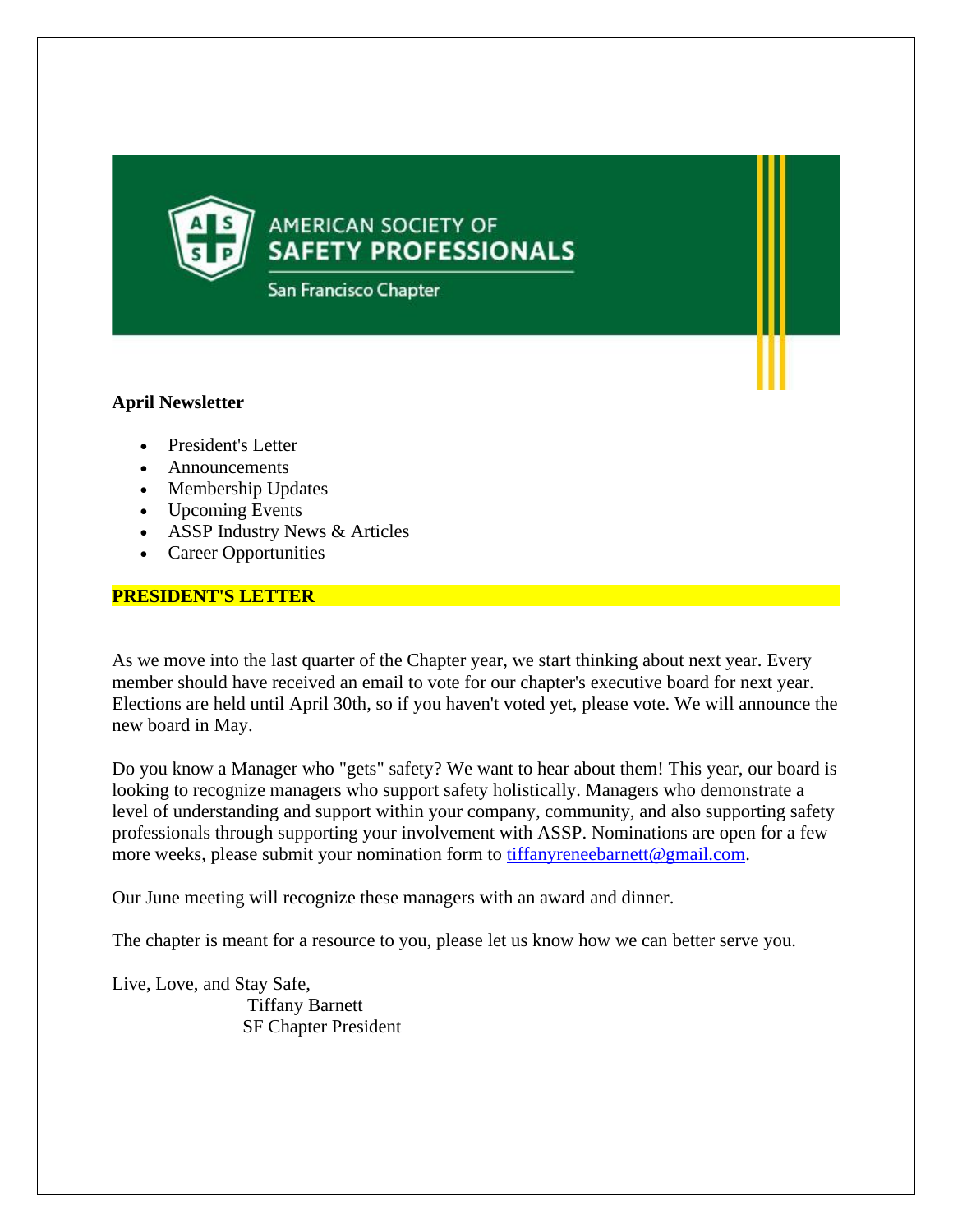## **ANNOUNCEMENTS**

- **San Francisco Chapter Election Ballot 2022-2023Look for the ballot emailed out on April 15th! There, you will find a list of candidates running for the 2022-2023 Chapter Executive Committee. These leaders would take office July 1 for a one-year term. As a member of the ASSP San Francisco Chapter, you are encouraged to vote on the selection of elected leaders. Voting will run April 15 to April 30, 2022.**
- **Bosses Who Get It Nominations, Due to [tiffanyreneebarnett@gmail.com](mailto:tiffanyreneebarnett@gmail.com)**
- **May 2nd – 6 th National Safety Stand-Down to Prevent Falls in Construction**
- **Mark your Calendars for the Awards Ceremony Dinner Coming Soon the Second Week of June!**

# **MEMBERSHIP UPDATES**

| <b>New Members</b>      | <b>Anniversaries</b>    |              |
|-------------------------|-------------------------|--------------|
| Reggie Laws             | 30 Years:               | 5 Years:     |
| <b>Harrison Barrett</b> | <b>Jesse Roberts</b>    | Linda Vadura |
| Ashlynn Dolcini         | 20 Years:               |              |
| <b>Brian Gardner</b>    | Rodney Teeter           |              |
| Wayzata Perez           | 10 Years:               |              |
| Heather Zinn            | Roberto Benard          |              |
| Craig Pancoast          | <b>Brent Stricklett</b> |              |
| <b>Robert Truax</b>     | Kathy Hilaski           |              |
| <b>Maurice Crock</b>    | Patrick Anderson        |              |
|                         | Evan Coleman            |              |
|                         | Peter Libeu             |              |
|                         |                         |              |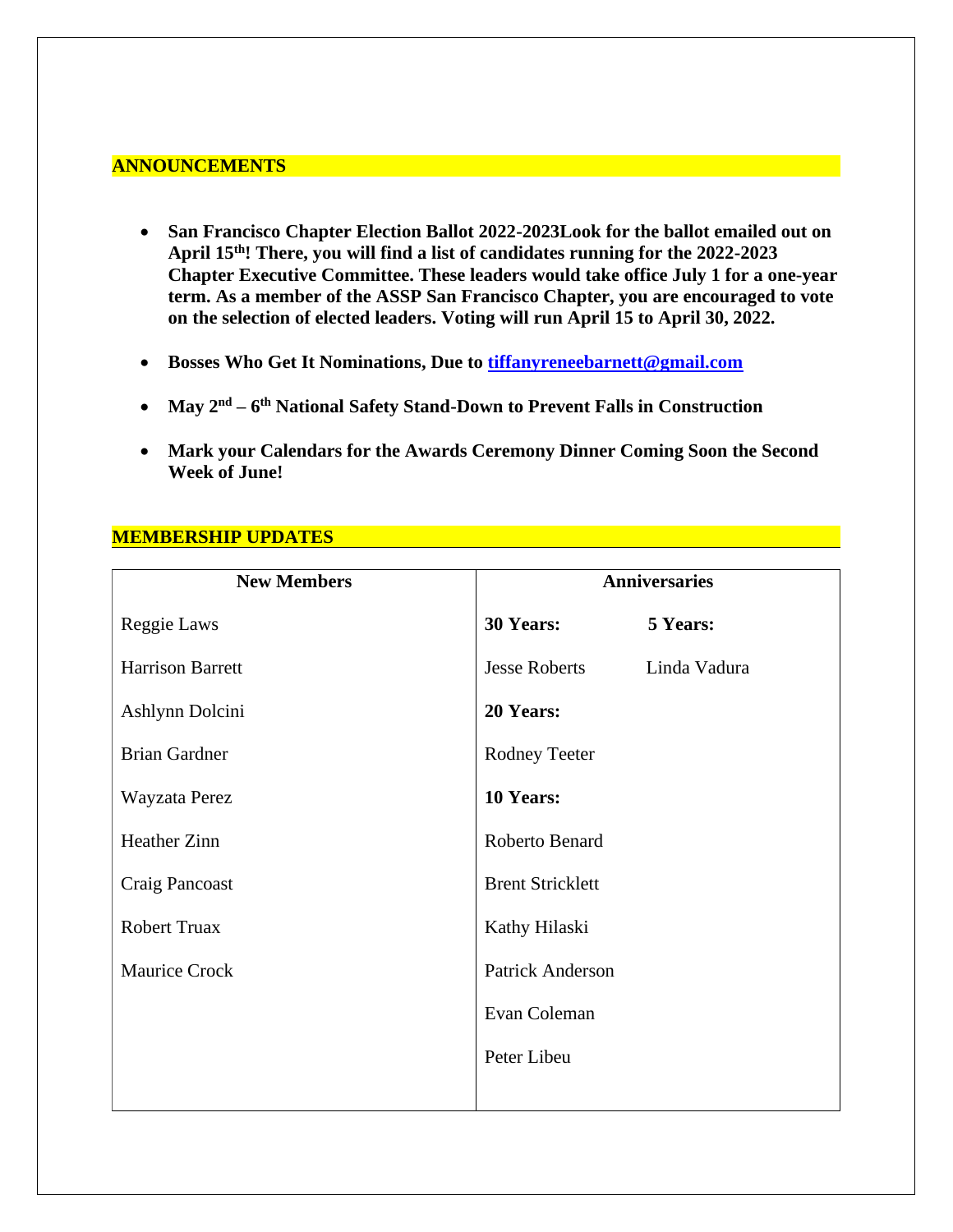## **UPCOMING EVENTS**

**Visit our [Events Page](http://send.assp.org/link.cfm?r=jE-PoAyjQuCXJSliVWQuPA~~&pe=lDsNgh8VfuoZZ38p-Koy2xC_toYP3GqPgRiu4fbuQUhTqwWAxwF7jW4ZmEAutBMwCvCoEKJvpiPHO487VQ_dtQ~~&t=INSERT_TRACKING_ENCID) to register for all upcoming technical meetings and events!**

- **May 11th 5:00PM-6:30PM Monthly San Francisco ASSP Chapter Executive Committee Meeting**
- **May 21st 6:00AM-5:00PM Community Outreach -PG&E/IBEW West Coast Lineman's Rodeo at the PG&E Livermore Training Center, 7205 National Dr. Livermore**

## **ASSP INDUSTRY NEWS & ARTICLES**

### June  $27<sup>th</sup> - 29<sup>th</sup>$  [ASSP Safety 2022 Conference and Expo](https://safety.assp.org/?_ga=2.153168504.190715839.1650210662-394968411.1626835558)

The Safety 2022 Conference and Expo will be held **at the Hyatt Regency McCormick Place, 2233 S Martin Luther King Dr, Chicago, IL.**

[Fall Protection and Fall Restraint \(ANSI/ASSP Z359.11-2021\) Safety Requirements for Full](https://store.assp.org/PersonifyEbusiness/Store/Product-Details/productId/222131640?_ga=2.120080328.190715839.1650210662-394968411.1626835558)  [Body Harnesses](https://store.assp.org/PersonifyEbusiness/Store/Product-Details/productId/222131640?_ga=2.120080328.190715839.1650210662-394968411.1626835558)

This standard establishes requirements for the performance, design, marking, qualification, instruction, training, test methods, inspection, use, maintenance and removal from service of full body harnesses (FBH). FBHs are used for fall arrest, positioning, travel restraint, suspension and/or rescue applications for users within the capacity range of 130 to 310 pounds (59 to 140kg).

[Safety Managers: Here's How to Overcome Common Objections \(Podcast Episode 74\)](https://www.assp.org/resources/the-case-for-safety-podcast/episode-74-safety-managers-here) Pam Walaski, CSP, Senior Program Director at Specialty Technical Consultants

#### [OSHA Program Aims to Prevent Heat Illnesses and Injuries](https://protect-us.mimecast.com/s/R6mOCL9BxOSGONLhW1F9M?domain=send.assp.org)

OSHA's latest national emphasis program focuses on preventing indoor and outdoor heat-related hazards that can cause worker injuries, illnesses and deaths.

#### [Volunteer for Our DEI Summit Task Force](https://protect-us.mimecast.com/s/jDD8CYEXOwSnZk5tpN4xf?domain=send.assp.org)

Are you passionate about improving organizational diversity, equity and inclusion (DEI)? Volunteer to join our task force and help us plan a free, virtual educational event for members.

#### [Speak at the 2022 Leadership Conference](https://protect-us.mimecast.com/s/44jjC1w7KOuPmn8h7ZuvZ?domain=send.assp.org)

Build your speaking portfolio and help strengthen the ASSP community. Our annual Leadership Conference builds the skills of volunteer leaders so they can deliver value to ASSP members. Share your expertise in volunteer engagement; inclusive, strengths-based and servant leadership; and more.